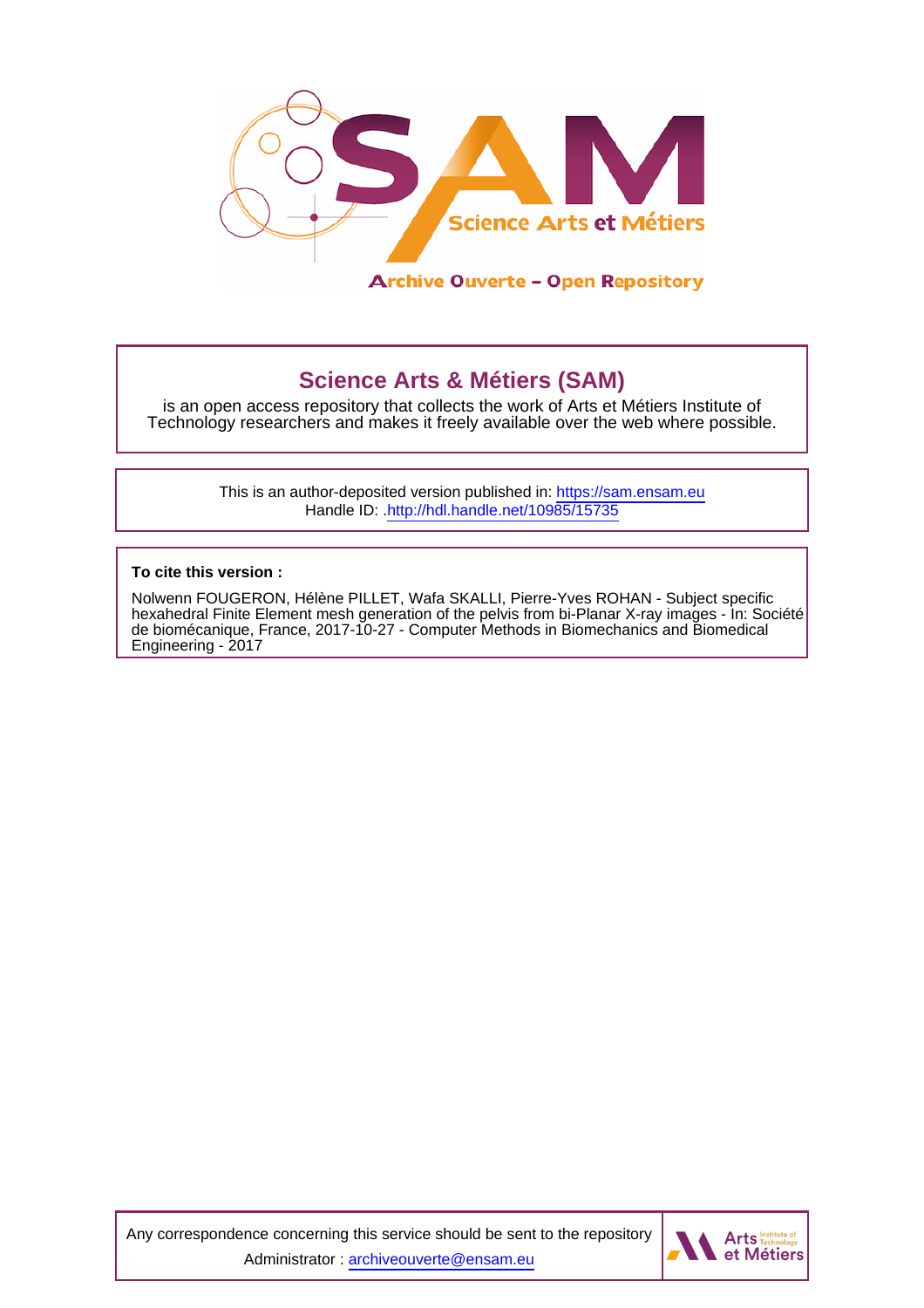# **Subject Specific hexahedral Finite Element Mesh Generation of the Pelvis from Bi-Planar X-ray Images**

N.Fougeron<sup>a\*</sup>, A. Macron<sup>a,b</sup>, H. Pillet<sup>a</sup>, W. Skalli<sup>a</sup> and P-Y. Rohan<sup>a</sup>

a *Institut de Biomécanique Humaine Georges Charpark, Arts et Metiers ParisTech, 151 bd de l'Hôpital, 75013. Paris, France*

b*CEA, LIST, Interactiv Robotics Laboratory, F-91191 Gif-sur-Yvette, France*

**Keywords***:* FEM ; Hexahedral mesh ; Subject specific ; Pelvis; Bi-planar X-rays

## **1. Introduction**

Finite Element Modelling is becoming an ever more important tool in the field of biomedical engineering for many applications including the investigation of the mechanisms responsible for the onset of pathologies, for surgical planing and for the evalution of the impact of medical devices on patient outcome.

Finite Element models are generally built from patient medical image data, such as computed tomography (CT) or magnetic resonance imaging (MRI) (Linder-Ganz et al. 2008). However, image segmentation and finite element mesh design are long and tedious processes that represent major bottlenecks for the fast generation of patient-specific Finite Element Meshes. Many attempts have been made in the literature to circumvent this problem and today several fast and robust methods have been developed for automatically generating tetrahedral meshes of arbitrary geometries. However, for a wide range of applications, hexahedral-based meshes are preferred: First, to achieve the same solution, accuracy for a given analysis requires far more tetrahedral elements than hexahedral elements, and this leads to higher computational costs (both time and memory). Second, it is well known that for incompressible and/or nearly incompressible materials, 4-noded tetrahedra with linear shape functions tend to lock and become overly stiff, generally producing acceptable displacement results but relatively inaccurate results for stresses.

Recent developments in 3D reconstruction techniques from calibrated bi-planar X-ray imaging provide a promising alternative tool for patientspecific 3D modelling of the spine, lower limb, pelvis (Mitton et al. 2006) and external envelope.

The aim of this study is to develop a methodology for the automatic hexahedral subject specific Finite Element mesh design of the pelvis based on 3D reconstruction from bi planar X-rays. The model obtained should preserve acceptable mesh quality to allow for mechanical simulations.

## **2. Methods**

#### *2.1 Generic Mesh design*

A generic 3D-reconstruction model of the pelvis (anatomical atlas) was used to design the generic Finite Element mesh. Half of the surface mesh of the generic 3D reconstruction (sacrum and one ilium wing) was patched using NURBS surfaces in Geomagic Studio *version 12* software (Geomagic U.S. Corp., Research Triangle Park, NC, USA). The NURBS surfaces were then imported into ANSYS® Mechanical APDL, *Release 15.0* (ANSYS Inc., Canonsburg, Pennsylvania, USA) and used to define cube subvolumes of the pelvic geometry. Each subvolume was meshed with linear hexahedral elements (8-node SOLID45 elements) in ANSYS. Special attention was paid to the discretisation of the NURBS so as to have a conforming mesh. The complete volume was defined as the union of the sub-volumes meshed with hexahedral elements. The ilium wing was then duplicated by symmetry and the full pelvic mesh was defined as the union of all the meshes (figure  $1(c)$ ).

Mesh regularization was performed using an optimization process based on four criteria: jacobian condition number, skewness, warping factor and parallel deviation. The objective function was calculated as a weighted sum of the element metrics. This optimisation procedure was performed using conjugate gradient method and the corresponding displacement field was applied to the internal nodes at each step.

In addition, specific anatomical landmarks were identified on the surface mesh (Besnault, 1999).

#### *2.2 Images acquisition and 3D reconstruction*

Low-dose biplanar X-ray images of a 25 years old female (156 cm tall, and weighing 54.9 kg) was extracted from the database of the Institut de Biomécanique Humaine Georges Charpak. 3D reconstruction of the pelvis was performed (Figure 1(a) and Figure 1(b)) from the deformation of a generic model embedding the same anatomical landmarks as those defined on the Finite Element mesh (Mitton et al. 2006).

### *2.3 Personalisation of the mesh using kriging interpolation*

The generic pelvic Finite Element mesh was then deformed using the kriging interpolation method (Trochu et al. 1993) to conform to the morpho-realistic